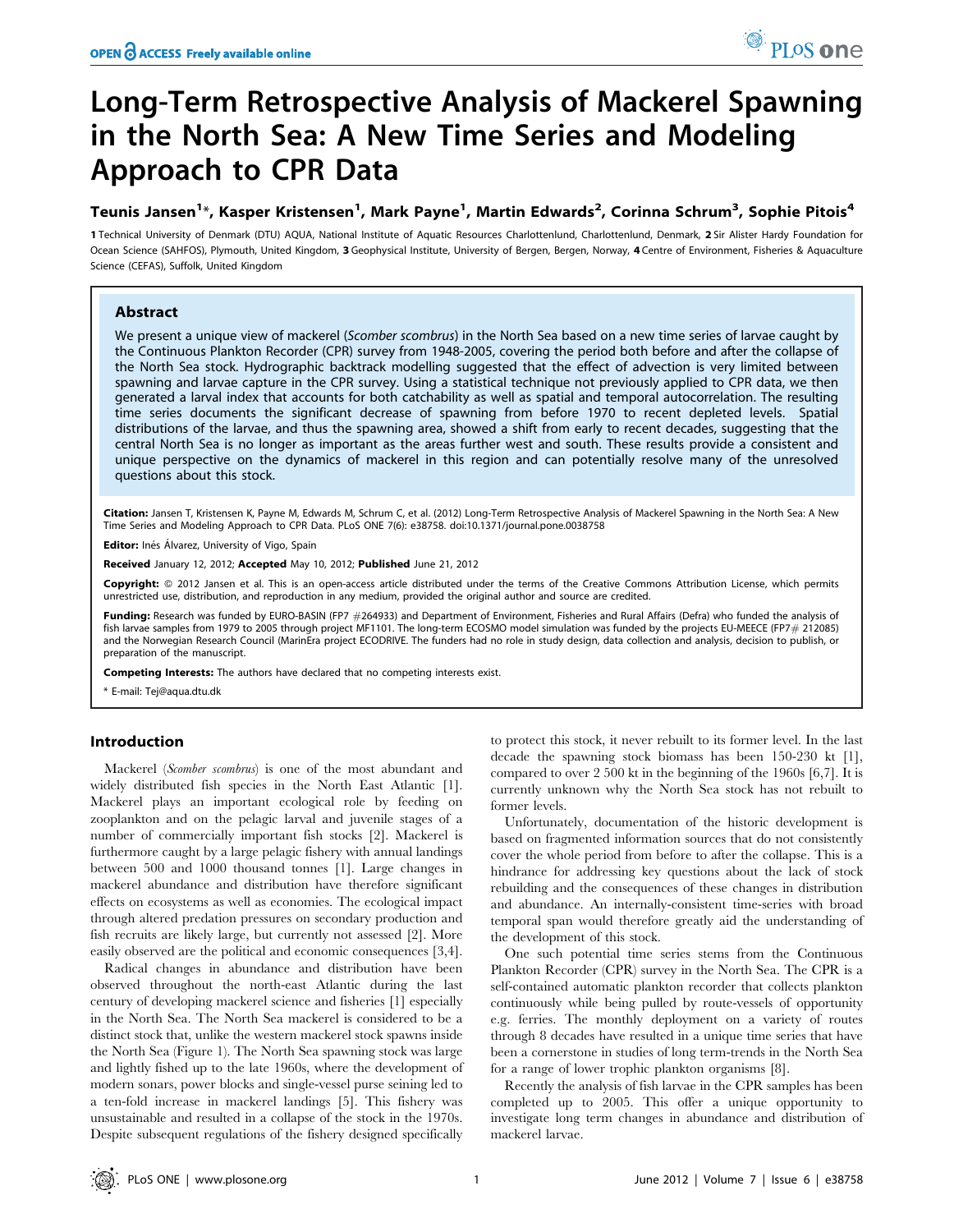

Figure 1. Mackerel populations and distribution around the north-western European shelf. Continental shelf marked in grey (bottom depth <250 m). North Sea and western mackerel spawning areas indicated by dots. Each dot marks an observation of 50+ eggs m<sup>-2</sup> day<sup>-</sup> . Data from international mackerel egg surveys (Blue = North Sea 2002–2011 [7,34,35], Green = Western areas 1977–2007 (ICES WGMEGS)). Blue rectangle marks the approximate main coverage of the international mackerel egg survey in the latter years [7,34,35]. doi:10.1371/journal.pone.0038758.g001

We present here the new time series of mackerel abundance in the North Sea based upon larvae caught by the CPR from 1948 to 2005, spanning both the period prior to the development of the intensive fishing in the late 1960s and modern times. We verify the spatial origin of the larvae through use of a hydrographic backtracking model for all sampled larvae. Using a technique not previously applied to CPR data, we then construct a larvae index considering catchability as well as spatial and temporal autocorrelation. Considering the larvae abundance as a proxy for number of spawned eggs and spawner biomass, we compare it with existing egg survey data and fisheries-based assessments with a focus on the decline around the 1970's. We review the possible applications of this time series, including supplementing or improving the mackerel stock assessment and the international mackerel egg survey with data from the CPR survey. Finally, we provide recommendations regarding calculation procedures for CPR data.

#### Materials and Methods

#### Mackerel Larvae Data

Mackerel larvae from Continuous Plankton Recorder (CPR) surveys in 1948 to 2005 in the region  $51-61^{\circ}N$  and  $3.5^{\circ}W-9.5^{\circ}E$  were obtained from the SAHFOS database. The details of the CPR survey are described elsewhere [9,10]. Briefly, the CPR are towed by ships of opportunity at speeds in the range of 10–15 knots and at an approximate depth of 7 m [9,11]. Water enters the recorder through an aperture of  $1.62 \text{ cm}^2$ , and is filtered through a continuously moving band of silk with an average mesh size of 270 µm. The captured plankton is fixed in formalin. The silk band is divided into samples representing 10 miles of tow for analysis, equivalent to approximately 3  $m<sup>3</sup>$  of filtered seawater. Methods of counting and data processing are described by [9,10].

#### Thermocline Data

Thermocline depth data for the period 1948–2005 were processed from a long-term ECOSMO model run [12,13]. The model is a coupled physical-biological 3-d deterministic model. It simulates the time varying hydrodynamic and lower trophic level conditions in the region North Sea and Baltic Sea as a function of atmospheric, oceanic and terrestrial time varying boundary conditions. The thermocline data are provided on the spherical model grid (0.1 $\degree$  lat  $\times$  1/6 $\degree$  lon) as monthly averages. Similar data from an earlier model simulation [14] are available via the ICES WGOOFE website (www.wgoofe.org) or directly from the University of Bergen (ftp://ftp.gfi.uib.no/pub/gfi/corinna/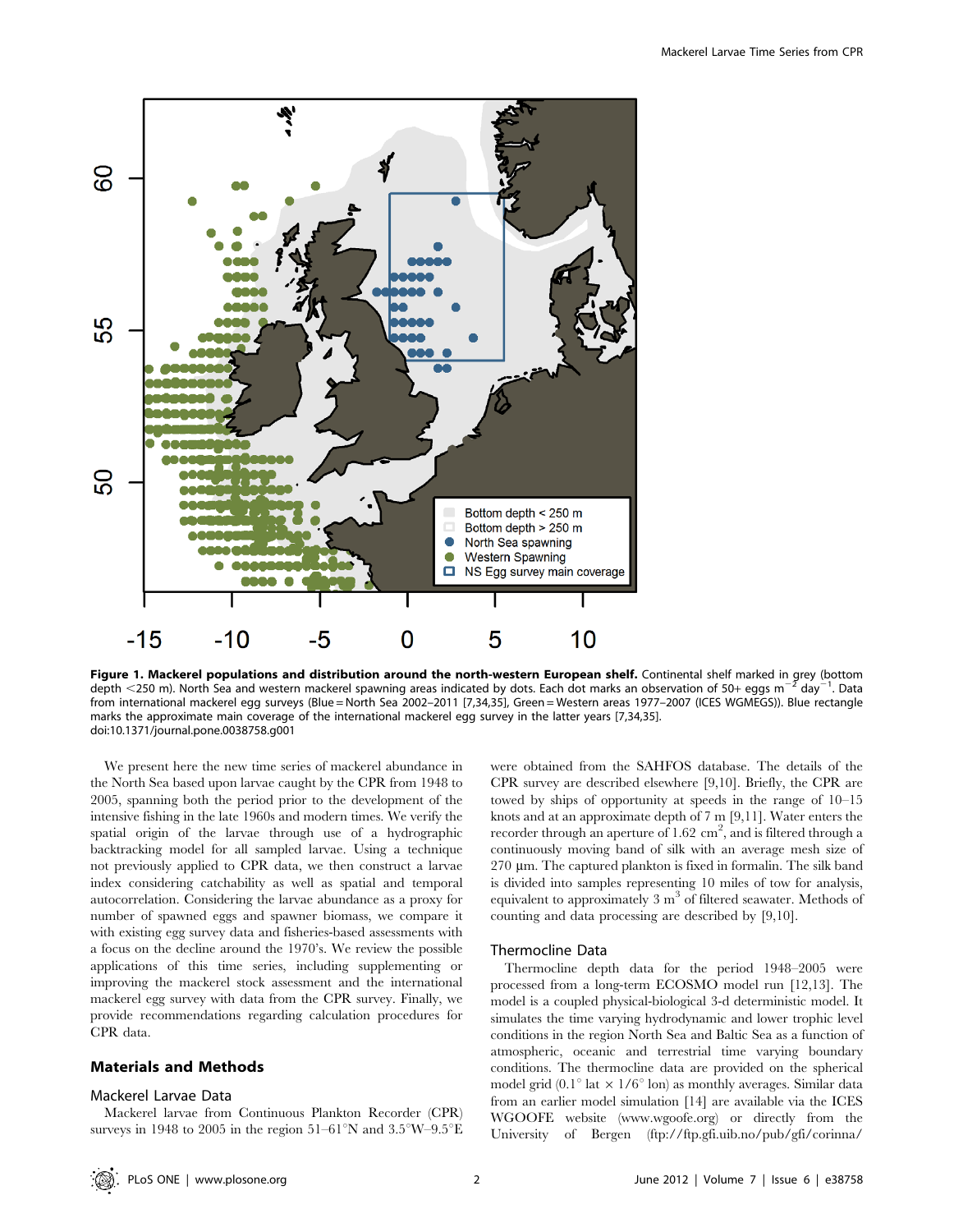WGOOFE/only\_physics\_run\_1958 2004/ASCII/monthly/ NSea/).

#### Effect of Larval Drift

The positions of mackerel larvae captured by the CPR survey do not necessarily correspond to the actual location where spawning took place. Icthyoplankton can, in some regions of the North Sea, be rapidly advected away from their spawning location: the magnitude and direction of this drift can vary appreciably between years (e.g [15,16]). As a first step in the analysis of the larval dataset, we attempted to estimate the magnitude of this advection, and thereby check for a potential bias introduced by drift processes.

As the basis for these calculations we applied an established hydrographic backtracking technique [17,18]. The backtracking calculation was performed using the IBMlib library [17], forced with hourly physical fields (currents, temperature and turbulence) derived from the NORWECOM model [19,20]. These fields were available from 1970 to 2005. Larval observations outside this period were not modelled. For each location (in time and space) where Mackerel larvae where observed in the CPR survey, 100 particles representing mackerel ''larvae'' were released in the model, uniformly distributed throughout the water column. Time in the model was then run backwards to determine a range of possible trajectories along which the larvae could have originated. No active-behaviour was applied to the particles – the ''larvae'' were mixed throughout the water column following the modelled turbulence as passive tracers. No explicit attempt was made to account for ontogenetic changes during this time (e.g. changes in egg buoyancy, hatching of eggs, changes from endogenous to exogenous feeding of larvae).

The duration of the backwards-advection scheme was based upon an estimate of time-since-spawning. Mackerel larvae in the CPR survey have a mean length of 4.8 mm (s.d. 2.0 mm) [21]. Under good temperature and food conditions, mackerel larvae grow from a typical hatch size of 3 mm to 4.8 mm in approximately 2.4 days [22]. Mackerel eggs are pelagic and therefore drift of the eggs also needs to be accounted for: typically  $50\%$  of mackerel eggs have hatched after 6.7 days at 11<sup>o</sup>C [23]. We therefore estimate that, on average, approximately 10 days have passed since the larvae captured by the CPR were spawned.

The simulated mackerel particles were therefore advected backwards in time for 10 days. At the completion of this period the geographical distance between the site of capture and the end point was calculated was calculated for each particle and the median of the distance distribution calculated. The process was then repeated for all larval observations in the CPR and the distribution of advection-distances across all observations generated. This distribution was then used to assess the magnitude and importance of advection processes in shaping the distribution of larvae.

#### Mackerel Larvae Model

The log gaussian cox model. The distribution of larvae captured in the CPR survey were analysed using the so-called ''log-gaussian cox process'' (LGCP) model [24]. This model assumes that observed larvae counts are Poisson distributed with a multivariate log-normal mean and a spatio-temporal correlation structure. Denote by i the id of the CPR sample and let  $N_i$  be the number of larvae caught in the sample. The model then states that given an unobserved/latent log-intensity in  $i$  we have.

 $N_i$ <sup>~</sup>Pois( $e^{n_i}$ )

Note that exponentiating the random variable  $\eta_i$  introduces overdispersion in the distribution [24] and that the latent vector  $\eta$ is assumed to be multivariate Gaussian.

 $\eta^{\sim}N(\mu,\Sigma)$ 

with a mean vector  $\mu$  and covariance matrix  $\Sigma$ . The  $\mu$  parameter describes the systematic effects while the covariance matrix models the random effects. Each sample unit  $i$  is associated with a set of covariates; position (cells of  $0.3^{\circ}$  latitude  $\times 0.6^{\circ}$  longitude), year, day of year, thermocline depth and hour of day.

The random versus systematic effects. The spatio-temporal distribution of larvae is not completely random: aggregation in both space (''patches'') and time can be expected. Also, some degree of continuity from day to day and from year to year would be expected because the abundance of larvae are expected to be related to the stock size of the mackerel and mackerel lives and spawns for multiple years. We therefore consider the distribution of larvae as a so-called space-time separable random field with exponential correlation structure

$$
\rho(\Delta x, \Delta t) = \exp(-\alpha|\Delta x|)\exp(-\beta|\Delta t|)
$$

to define the covariance matrix  $\Sigma$  by

$$
\Sigma_{ij} = \sigma^2 \rho (x_i - x_j, t_i - t_j)
$$

In words this means that if we consider two samples  $i$  and  $j$  then the correlation between the two log-abundances depends in an exponentially-decaying manner on the spatial distance between the samples  $(\Delta x)$  and the temporal distance between the samples  $(\Delta t)$ , where larger distances have smaller correlations. The decay of the correlation in space and time is described by the model parameters  $\alpha$  and  $\beta$ . The variance parameter  $\sigma^2$  describes the variations from the high abundance to low abundance areas.

In reality, even if a sample is taken in an area with high abundance, it is not guaranteed that the catch will be high. This is because individual samples from the sea generally show a high level of small scale variability. We can account for this by adding a further level of variance at the sample level. This local noise effect is also referred to as the "nugget effect"  $\eta_{nugget(i)}$  [24].

It is assumed that spawning and hence larvae abundance follows a fixed seasonal pattern within the year, modelled here as a gaussian. However, the yearly level is considered as a random effect:

# $\log r(y,d) = p_{spamn}(d) + \eta_{spamn}(y)$

where  $r(y, d)$  is the number of larvae on day number d in year y. The seasonal log-abundance pattern is the  $2<sup>nd</sup>$  order polynomial  $p_{\text{spam}}(d)$ . Note that a 2nd order polynomial is the logarithm of a gaussian density. The yearly log-level of the abundance is the random variable  $\eta(y)$  which is assumed to be normal distributed with mean zero and variance  $\sigma^2$ . A year to year correlation of this process is incorporated as exponentially decaying with the distance between years.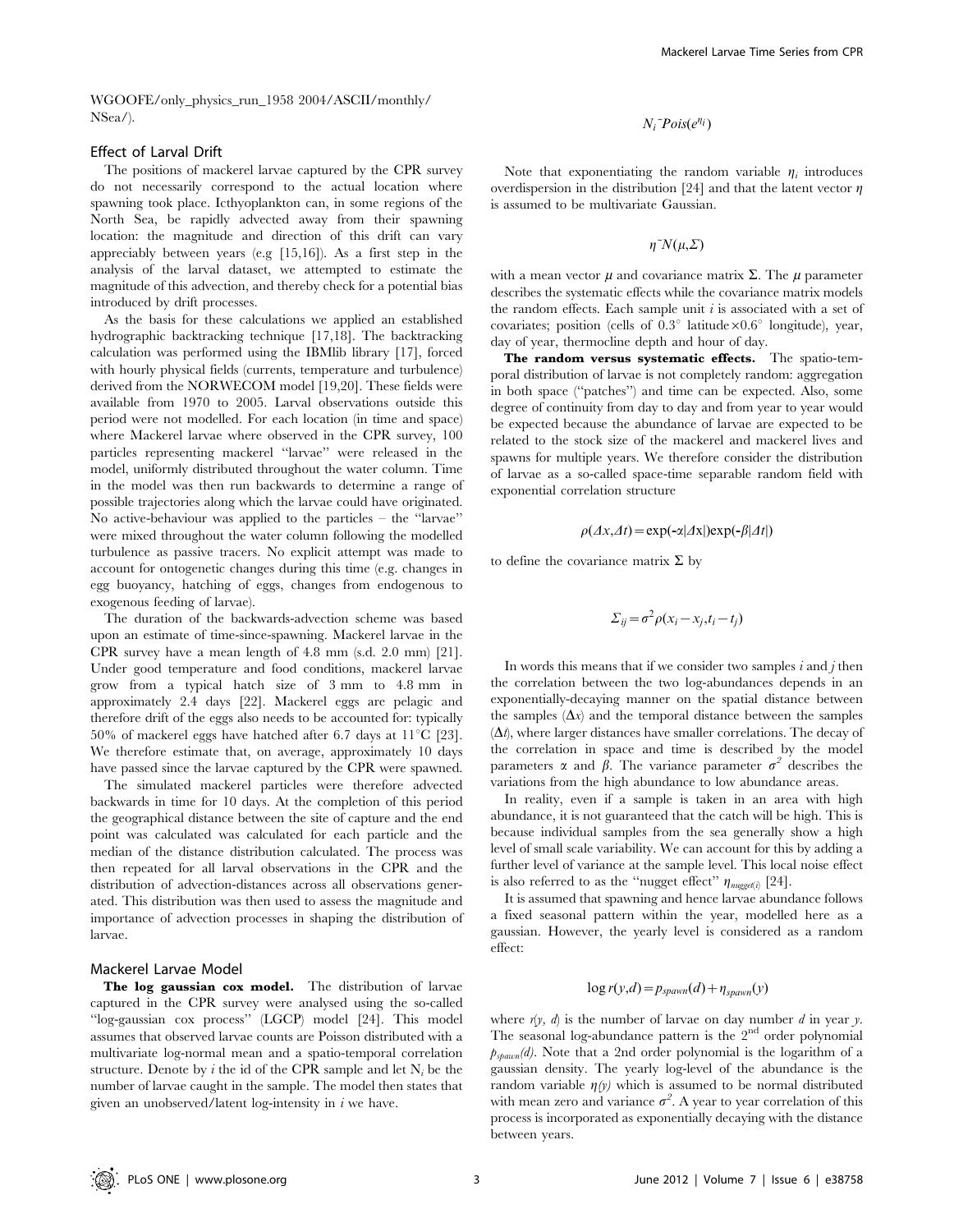Due to the fact that the CPR operates horizontally in a fixed depth of approximately 7 m [9,11] the catchability (the relationship between the number of larvae present in the water column and the number of larvae caught) of the recorder can be expected to be sensitive to changes in vertical distribution of the larvae. Small mackerel larvae, such as those caught by CPR, have been observed to stay above the thermocline where they migrate towards the surface at night [25,26]. However, the water immediately behind a large, fast-moving vessel is likely to be mixed and homogenized well below the CPR towing depth [9]. To test and account for any systematic effects from changes in vertical distribution, we included diurnal migration  $(u(h))$  and thermocline depth  $(p_{thc}(thcl_i))$  in the model. Non-significant  $(p>0.05)$  parameters were removed from the model. Furthermore, active avoidance of the sampling gear can also potentially affect catchability. This is more pronounced for larger larvae [26], but since the larvae caught by the CPR are small, we assumed that this effect was negligible.

Model summary. The log-intensity of individuals for sample number  $i$  taken at position  $x$ , year  $y$ , day number  $d$ , hour  $h$  is

$$
\eta_i = \eta_{space \times time}(x, y) + \eta_{nugget}(i) + \eta_{spamy}(y) + p_{spamy}(d) + P_{thc}(thcl_i) + \mu(h)
$$

where

.

 $\eta_{\text{space }x \text{ time}} (x, y)$  is a mean zero gaussian stochastic process with covariance matrix

$$
(\sigma^2 \rho (x_i - x_j, y_i - y_j))_{ij}
$$

-  $\eta_{nuggel}(i)$  is mean zero gaussian noise with variance  $\sigma_0^2$ .

-  $\eta_{\text{spam}}(y)$  is a mean zero stochastic process with covariance matrix  $(\sigma^2 \exp(-y|y_i-y_j|))_{ij}$ .

-  $p_{spam}(d)$  is a second order polynomial  $(a_{spam1}d + a_{spam2}d^2)$  in the day number, d.

-  $p_{thc}(thcl_i)$  is a second order polynomial  $(a_{thc1}thcl + a_{thc12}thcl^2)$ where *thcl<sub>i</sub>* is the thermocline depths at sample *i*.

–  $\mu(h)$  is a parameter vector with one level for each hour of the day.

Fitting the model. The model was fitted as in [24] by the maximum likelihood method using the Laplace approximation. It is an important feature of the approach that it can deal consistently with missing data: latent variables (no direct observation) are integrated out of the likelihood function. Furthermore a ''best guess'' of any latent variable can be reconstructed based on the likelihood function. More precisely we used the conditional expectation of the variable given the data. This estimator has the property of being unbiased and having smaller variance than any other unbiased estimator [24].

The fitted model was used to predict the larvae concentration at any point in the North Sea, through each day in the period 1948– 2005. From this dataset we produced yearly distribution maps and a time series of yearly indices of larvae abundance, by calculating the posterior mean of the spatially integrated intensity for each year. The hypothesis of a change in abundance from before 1970 to after 1990 was tested by a likelihood-ratio hypothesis test.

The model was run in R v.2.13.1 with the package "lgc". This package was developed in R and C and is available on request to kaskr@aqua.dtu.dk.

The annual larvae abundance index was compared to estimates of egg numbers and spawning stock size taken from the ICES WGWIDE reports and following publications [6,27–29].

#### Results

The CPR dataset consisted of 129,764 samples with 4,642 larvae observations. The samples are broadly distributed throughout the North Sea region (Figure 2a) and fairly equally distributed over the years (Figure 2b), within each year (Figure 2c) and day (Figure 2d). However, the sampling effort was poor in the central North Sea in the last decade of the time series (Figure S1).

Hydrographic drift simulations showed that advection of the larvae between the estimated spawning time and capture by the CPR was generally minor (Figure 3a). 90% of the larvae caught by the CPR had drifted less than 60 km from the spawning site and 75% have drifted less than 35 km (Figure 3b). Advection of mackerel eggs and larvae between spawning and capture in the CPR, and therefore any interannual variability associated with it, can reasonably be assumed not to induce a significant bias in the spawning distribution when looking for changes at the scale of the North Sea basin. The CPR larval observations can therefore be used as proxies for the spawning distribution of North Sea mackerel.

Larvae abundance model parameters are given in Table 1. Spatial correlation was found to be 0.65 on a 100 km distance  $(\exp(-100\cdot\alpha))$ . Temporal correlation between adjacent years was estimated to be 0.74 ( $exp(-1\cdot\beta)$ ). The "nugget effect" was found to be highly significant  $(p<0.001)$ .

Of the two catchability effects; thermocline depth was found to be significant  $(p<0.001)$  whilst the diurnal catchability pattern (hour effect) was not  $(p = 0.75)$ . Consequently only thermocline depth was retained in the final model. Catchability peaked in areas where the CPR was sampling just above the thermocline. Larvae were rarely caught when the thermocline was below 45 m (Figure 4). Having corrected for catchability effects, we assume that the CPR catches represents the true larvae concentration plus random sampling error.

The seasonal peak of the larvae abundance was found to be in mid-July (day number 193, see Figure 5). Since we estimated mean larval age to be approximately 10 days, this corresponds to a peak in spawning at the start of July. This is comparable to egg survey based estimates from 1982–2008, where the peak spawning were found to be 8–20 days earlier [30]. A difference in this direction were expected because our study period includes cooler decades than the period from 1982 to 2008 and spawning is known to be earlier in warm years [30].

Annual larvae abundance index is illustrated for the whole study period in Figure 6. We found a significant  $(p<0.001)$  shift in the mean larvae index of 6.1 from before 1970 to 1.6 after 1990 (Figure 6). There is unfortunately too much variability in the CPR larval index to precisely pinpoint the onset and completion of this decline (Figure 6; Figure 7a). Nevertheless, the broad pattern of a systematic decline in abundance between 1970 and the mid-1980s shown here agrees with data from other independent sources e.g. standardized catch rates in the Dutch commercial spring fishery and catch/tagging based assessments indicate a decline beginning in the late 1960s (Figure 7b,c). The decline continues through the 1970s, as also indicated by the catch/tagging based ICES assessment and early mackerel egg surveys (Figure 7d,e), ending the decline in the mid 1980's. The CPR larval index is therefore in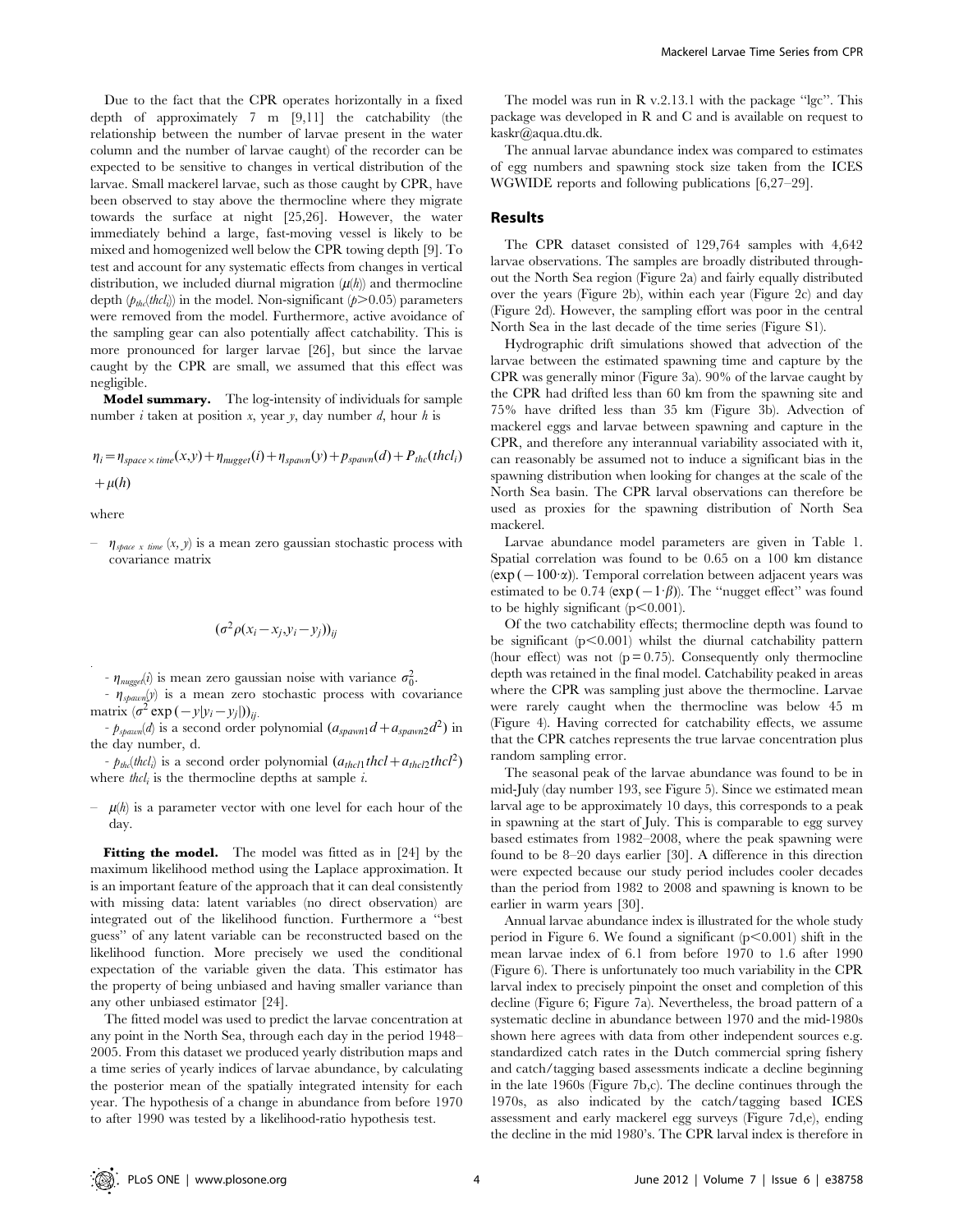

Figure 2. Continuous plankton recorder samples from 1948-2005 in the studied area. a) map of samples locations. b) number of samples by year. c) number of samples by day number of the year. d) number of samples by the hour of the day. doi:10.1371/journal.pone.0038758.g002

broad agreement with the piecewise picture available from other data sources: however, it also has the clear advantage of covering the entire time-span of interest.

Spatial distributions obtained from the model showed a shift in spawning area from early to recent decades (Figure 8 and S2), suggesting that the central North Sea is no longer as important as the areas further west and south. This change is in line with the results from the international mackerel egg surveys; although these surveys do not cover the extreme south and southeast (Figure 1) (ICES WGMEGS reports and pers. comm. S. Iversen, 13 Oct. 2011). Spawning in the north-western North Sea was, as also observed in the egg surveys, at a very low level in all periods.

# Discussion

In this work we present a unique time series describing the dynamics of the North Sea mackerel. For the first time for this stock, a single unbroken time series, based on a consistent sampling methodology with broad spatial and temporal coverage, has been presented. The time series covers the full time span of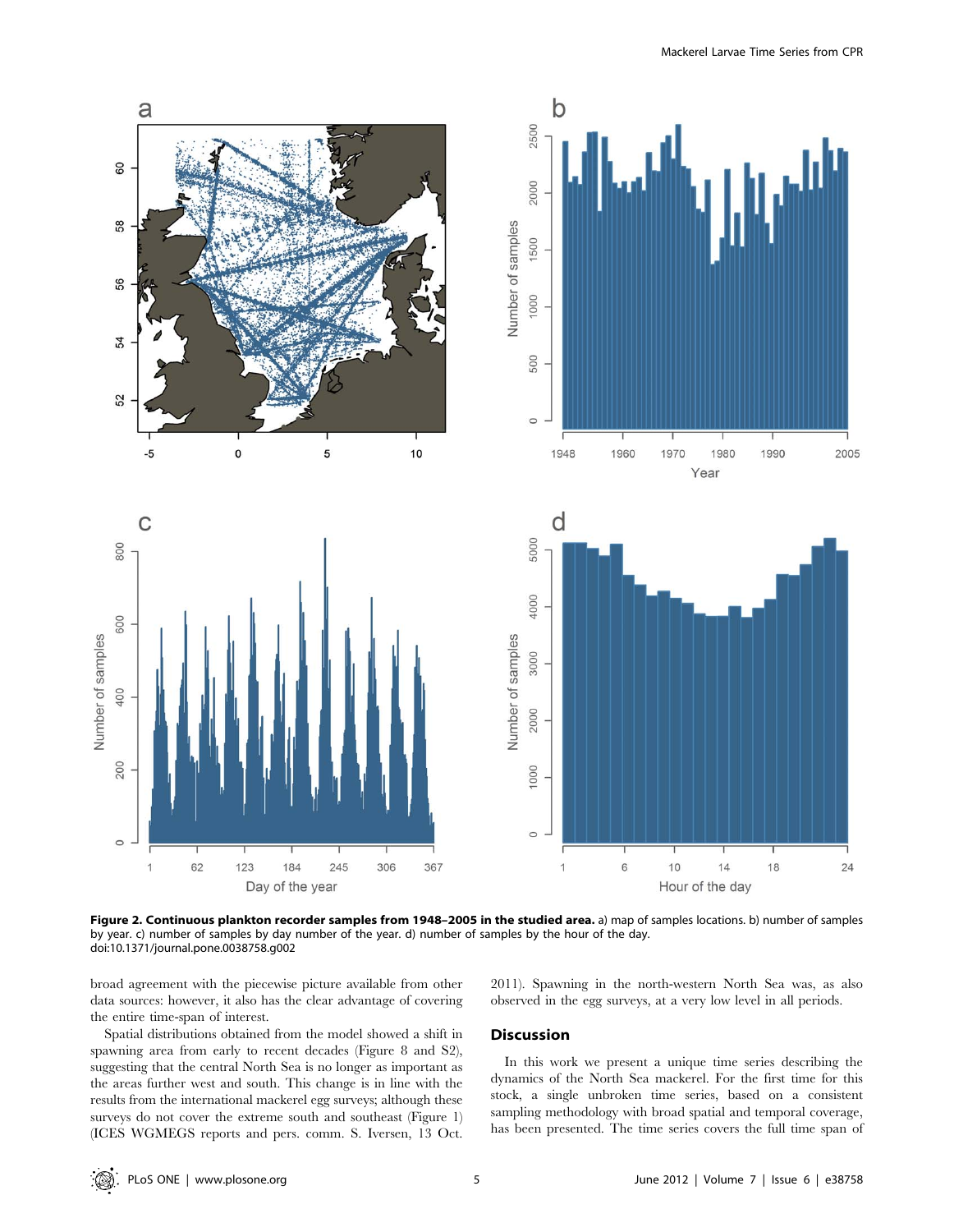

Figure 3. Backtracking simulations. a) Examples of backtracked trajectories for six observations of larval in the CPR distributed across the North Sea. Red circles mark capture points in the CPR, blue circles the end points of particles after 10 days of backtracking. Black lines connect the two points for visual reference. Text denotes the CPR label code. b) Distribution of particle displacements after 10 days drift. Left axis (grey bars) depict the frequency (number of CPR observations containing larvae) for each 10km class bin. Black-line with black dot (right axis) shows the empirical cumulative distribution function. doi:10.1371/journal.pone.0038758.g003

interest, from 1948, through the 1970s and 1980s stock collapse, all the way up to 2005. This index is based on a novel analysis of Continuous Plankton Recorder observations, using powerful modern statistical techniques. The resulting perspective is both unique and gives a broad view of the dynamics of this population where previously only brief glimpses were available.

Our results confirmed the long-term development of the North Sea stock, previously based on assessments of spawning stock size

| Parameter                           | <b>Estimate</b>  | s.d.             |
|-------------------------------------|------------------|------------------|
| $\sigma^2$                          | 2.36             | 0.17             |
| $\overline{\mathbf{2}}$<br>$\sigma$ | 6.43             | 2.08             |
| Log(a)                              | $-5.45$          | 0.19             |
| $Log(\beta)$                        | $-1.22$          | 0.22             |
| aspawn1                             | $2.41 * 10^{-1}$ | $2.44 * 10^{-2}$ |
| aspawn1                             | 6.21 $*10^{-4}$  | $2.77 * 10^{-5}$ |
| athcl1                              | $8.33 * 10^{-2}$ | $2.46 * 10^{-2}$ |
| athcl2                              | $2.71 * 10^{-3}$ | $7.48 * 10^{-4}$ |



Figure 4. Catchability effect of thermocline depth on CPR larvae index. doi:10.1371/journal.pone.0038758.g004

doi:10.1371/journal.pone.0038758.t001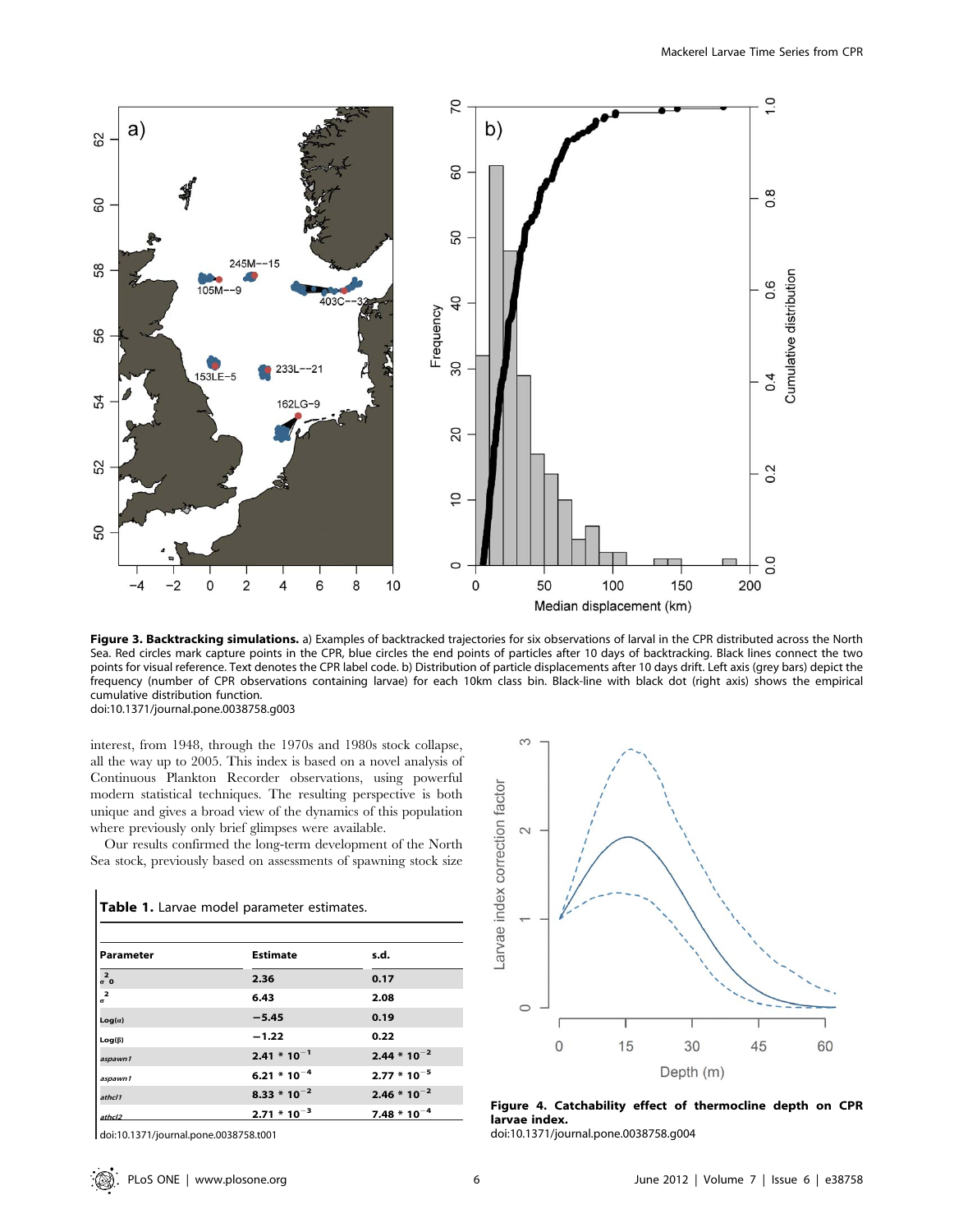

Figure 5. Seasonal effect on CPR larvae index. doi:10.1371/journal.pone.0038758.g005

and egg abundance covering part of the time span. Furthermore we found a spatial shift corresponding to a similar observation in egg distribution. This provides some validation for all approaches and suggests that the larvae index, at least on longer time scales, is a usable proxy for egg abundance and spawning stock size in the North Sea.

It is noteworthy that the uncertainty and interannual variability in the CPR index was very high. Several sources of variability seem possible: i) high statistical uncertainty such as random sampling error that increase due to the few larvae being captures in the later years, ii variation in fecundity, iii) variation in mortality during the approximately 7 days of egg phase and 2 days of larval phase, iv) poor spatial sampling coverage in the central North Sea in later years, v) lack of sampling in Skagerrak/Kattegat.

However, our conclusion on the decline from before 1970 to after 1990 seems robust to these uncertainties. Even though sampling intensity in the central North Sea has been reduced in the later decades, the sampling that did take place in this area did not result in catch rates comparable to those in the earlier decades. Furthermore, analysis of the spatial patterns (Figure 8) also suggests that the central North Sea is no longer as important as the areas further west and south. However, a spatial shift back towards the central North Sea in the future might not readily be detected with the present survey design. Improved spatial coverage in this region would therefore improve the precision of the CPR larval index and further increase the value of this time series for the scientific community as well as stock advice and management.

Spawning is also known to take place in Skagerrak/Kattegat. The importance of this area is possibly limited to approximately 5% of the North Sea mackerel spawning [31]. However, this estimate is highly uncertain as the area has never been properly covered by the CPR or egg survey.

The CPR survey covered parts of the North Sea outside the egg survey area, providing an opportunity to evaluate the spatial coverage of the North Sea egg survey (Figure 1 and 8). Modelled distribution of larvae in the whole North Sea showed that the Southern North Sea has been a relatively important spawning area in the North Sea through the last decades. This result suggests that



Figure 6. Larvae abundance index with 95% confidence interval. doi:10.1371/journal.pone.0038758.g006

the area covered by the mackerel egg survey does not cover the entire spawning distribution, and may need to be expanded.

The described incomplete spatial coverage of both egg and larvae surveys, combined with the relatively high signal-to-noise ratio in the latter decades of low stock size, prevents us from validating the low level variation in SSB in the latter decades as suggested by the egg survey data (figure 7f).

The new time series developed herein has the potential to address several outstanding problems regarding the mackerel stock in the North Sea. The most significant of these is: ''Why has the North Sea spawning stock not rebuilt despite decades of protection from commercial fisheries?''. We propose four hypothesis that may explain this observation: i) Changes in environment or predation pressure have reduced the productivity of the stock; ii) The fishing pressure is still too high due to by-catches in herring fisheries and/ or in the large fishery for western mackerel in the northern North Sea; iii) The North Sea mackerel is not a separate natal homing stock and the observed collapse was merely a change in distribution of a single large north eastern Atlantic panmictic mackerel population; or iv) The North Sea mackerel was a separate natal homing stock up to the collapse where after modification of the genotype and behaviour happened as a result of intermixture between the small North Sea stock and the larger western stock [32]. Whilst it was not possible to address these questions directly here, further analysis of the CPR larval index have made a valuable contribution to testing hypothesis 3 by comparing the large interannual fluctuations with similar fluctuations in the western spawning area [33]. Furthermore, time series analysis relating the presented index with environmental factors has given indications on causal relationships between biological/ physical drivers and migration [33].

Finally, phyto-, zoo- and ichtyoplankton data from the CPR survey have repeatedly been used by scientists because of the unique spatiotemporal coverage over the last 8 decades. Typical methods for compiling time series have been deterministic algorithms raising the organism count in the samples to monthly averages in designated spatial rectangles, that are then aggregated over months or rectangles to provide time series or maps [8].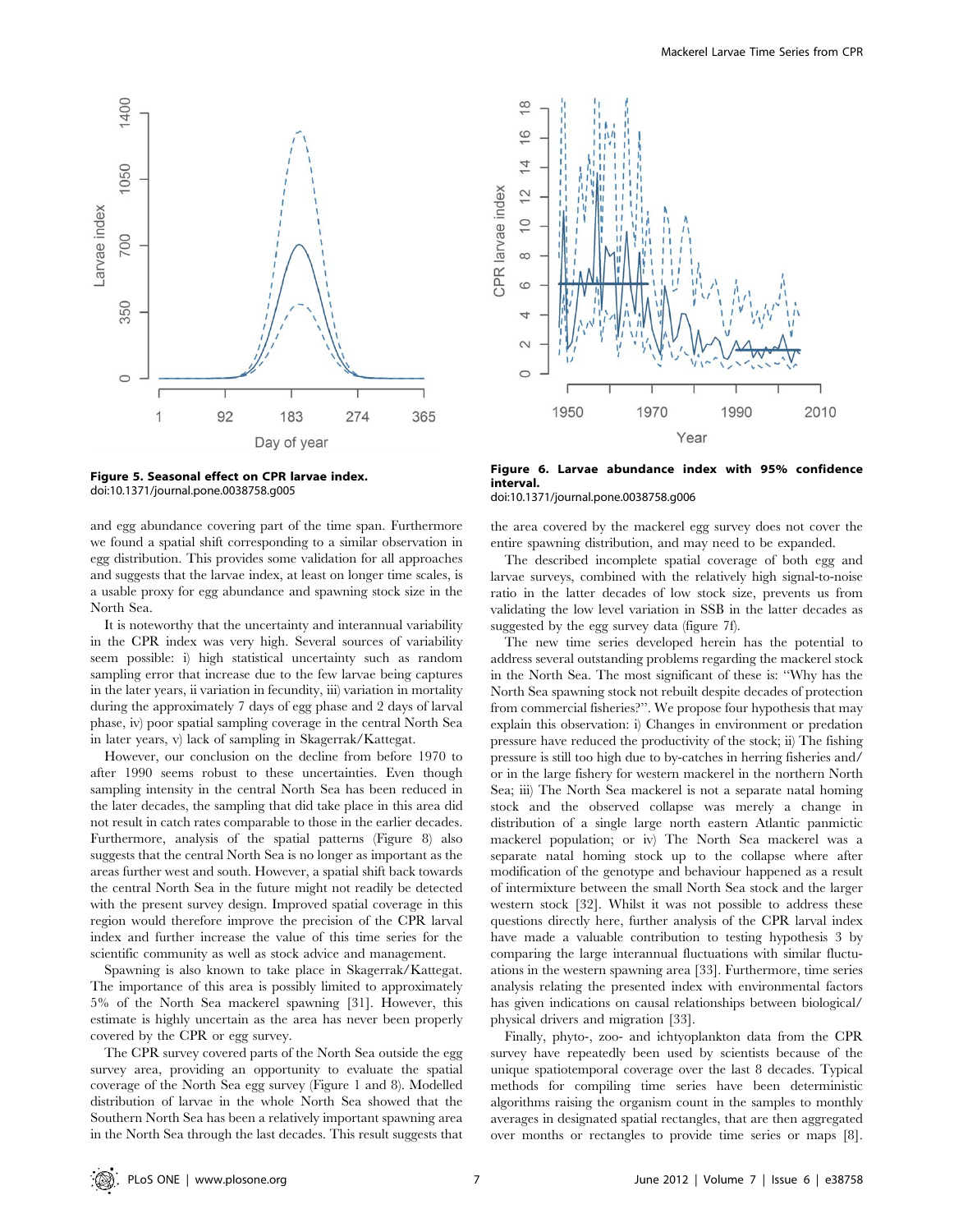

Figure 7. Long term mackerel trends in the North Sea [6,27-29]. Loess smoothed trend lines with span = 0.5. doi:10.1371/journal.pone.0038758.g007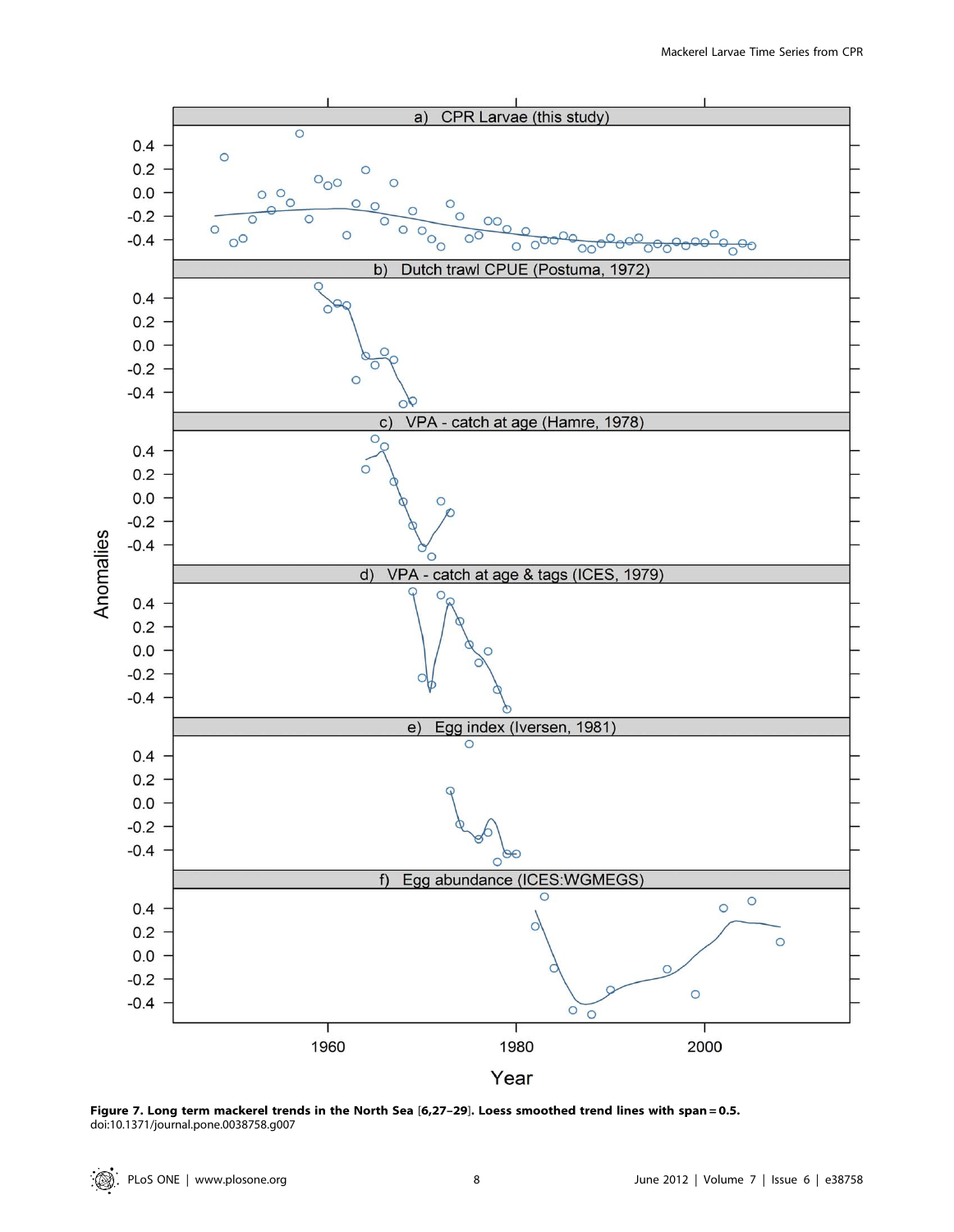

Figure 8. Modeled spatial distribution of mackerel larvae caught by CPR. Color scale from white (low abundance) represents values in 0-10% quantile, etc. up to red 90–100% quantile (high abundance). doi:10.1371/journal.pone.0038758.g008

Present day's improvement in computer power has made it possible to apply advanced statistical models to large high resolution datasets, such as CPR plankton samples. Applying state-of-the-art statistical models such as the present log-gaussian cox process model provides numerous advantages over the more simple deterministic raising algorithms. Organisms as well as the CPR samples are often patchily distributed in time and space. Any analysis of CPR data should consistently deal with these challenges, estimate the uncertainty that stem from these sources and propagate it into the final result. To deal with vertical patchiness and migration, that can have great effect on the variance of the relation between densities in CPR samples at 7 m and the whole water column [9,11], we considered two factors with potential to affect vertical distribution. By means of hypothesis testing, we could build the final model using only the significant parameter. The horizontal distribution issues were considered by using the exact sample positions (midpoints) and accounting for the spatial correlations between samples. This allowed for a more informed estimation of larvae densities in unsampled areas what could have been obtained through simple interpolations. Furthermore, it added to the uncertainty estimation procedure. Similarly, we could model temporal autocorrelation with i) a year-to-year correlation and ii) a seasonal day-to-day correlation. All model features were accounted for when maximizing likelihood of the model-observation fit. With this model we were able to provide the most likely estimate of larval density at any position and at any time – sampled or unsampled and present maps and time series in any resolution accompanied with uncertainty estimates.

## References

- 1. ICES (2011) Report of the Working Group on Widely Distributed Stocks (WGWIDE). ICES CM 2011/ACOM:15.
- 2. Trenkel VM, Huse G, MacKenzie B, Alvarez P, Arizzabalaga H, et al. (2012) Comparative ecology of widely-distributed pelagic fish species in the North Atlantic: implications for modelling climate and fisheries impacts. Prog Oceanogr : in press.

We recommend the usage of such models for analyses of CPR data and encourage revisiting previously published studies with the aim of expansion and improvement.

## Supporting Information

Figure S1 Maps of continuous plankton recorder sample locations in the spawning season May-July. a) 1948– 1959. b) 1960–1974. c) 1975–1989. d) 1990–2005. (TIF)

Figure S2 Animation of modeled annual spatial distribution of mackerel larvae caught by CPR. Color scale from white (low abundance) to red (high abundance). (SWF)

#### Acknowledgments

Henrik Gislason (DTU Aqua, Denmark) for constructive comments, past and present SAHFOS staff for larvae data and Morten Skogen (Institute of Marine Research, Bergen, Norway) for providing access to the NORWE-COM flow fields.

#### Author Contributions

Conceived and designed the experiments: TJ. Analyzed the data: TJ KK MP. Contributed reagents/materials/analysis tools: TJ KK MP. Wrote the paper: TJ KK MP. Project leader on the reanalysis of CPR samples: SP Lead lab-team reanalysing the CPR samples: ME Modelled the thermocline dataset: CS.

- 3. Bazilchuk N (2010) Mackerel wars. Frontiers in Ecol and the Environment 8: 397–397.
- 4. Cendrowicz L (2010) The Mackerel Wars: Europe's Fish Tiff With Iceland. Time Mag 27. Aug.: 1–1.
- 5. Lockwood SJ (1988) The Mackerel Its biology, assessment and the management of a fishery. Fishing News Books Ltd 181 p.